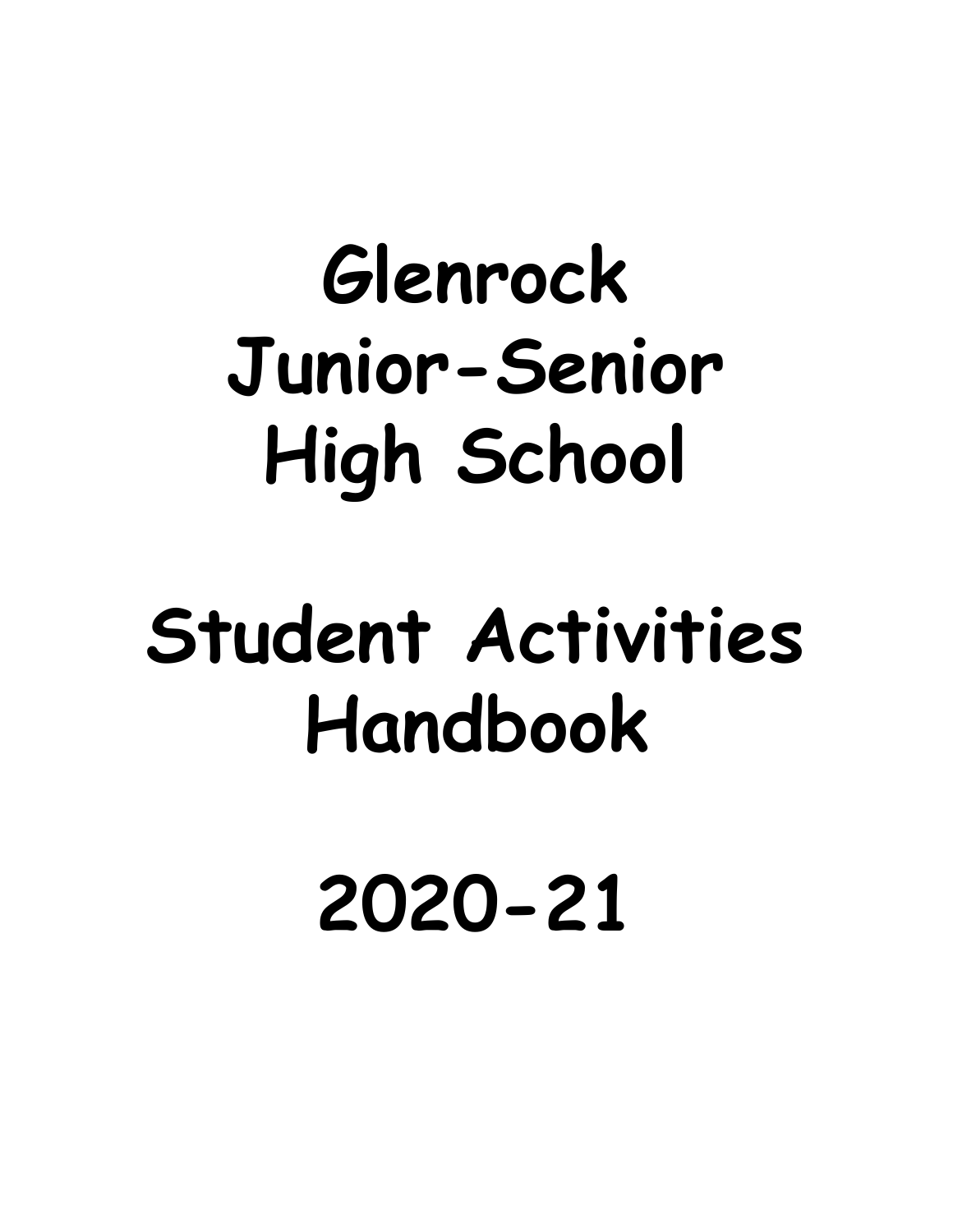### **Parents and Activity Members**

Glenrock Jr/Sr High School commends you and your son/daughter for making the choice of joining an activity. We believe that participation in activities is "the other half of education" and will provide a wealth of experiences that will lead to personal growth and development.

A student who elects to participate in our activities program is voluntarily making a choice of self-discipline and self-denial. These are the reasons that we place such stress on good training and study habits. Failure to comply with the activities codes may mean suspension or expulsion from an activity. We are striving for excellence and do not want our participants to compromise themselves with mediocrity.

We feel that you, as a parent, are committing to certain responsibilities and obligations. It is our hope that you will help your son/daughter to follow the activity code and show the proper sportsmanship at all events or contests.

We encourage you to communicate directly with the coaches/sponsors if you have concerns about your son's/daughter's participation in our programs. We encourage our coaches/sponsors to communicate openly with parents and guardians to help bring about the best possible programs for your son/daughter.

Your child is our program's greatest asset and ambassador. We remain dedicated to give each participant the most meaningful and educationally sound program possible.

Thanks again for making such a sound decision and we look forward to challenging all students, coaches, and administrators to set a goal of continued excellence.

#### **Glenrock High Administration**

Coley Shadrick - Superintendent - 436-5331 Mark Fritz - Principal - 436-9201 James Downs - Activities Director - 436-9201

# **GLENROCK HERDER SCHOOL SONG**

Oh when the Glenrock team falls into line We're gonna win again another time For the good old school we love so well For the Purple and White we'll fight with all our might And then we'll fight, fight, fight for Glenrock High We'll make our High School motto do or die And then we'll leave those (opponents) on the field (football) - floor (basketball) - on the field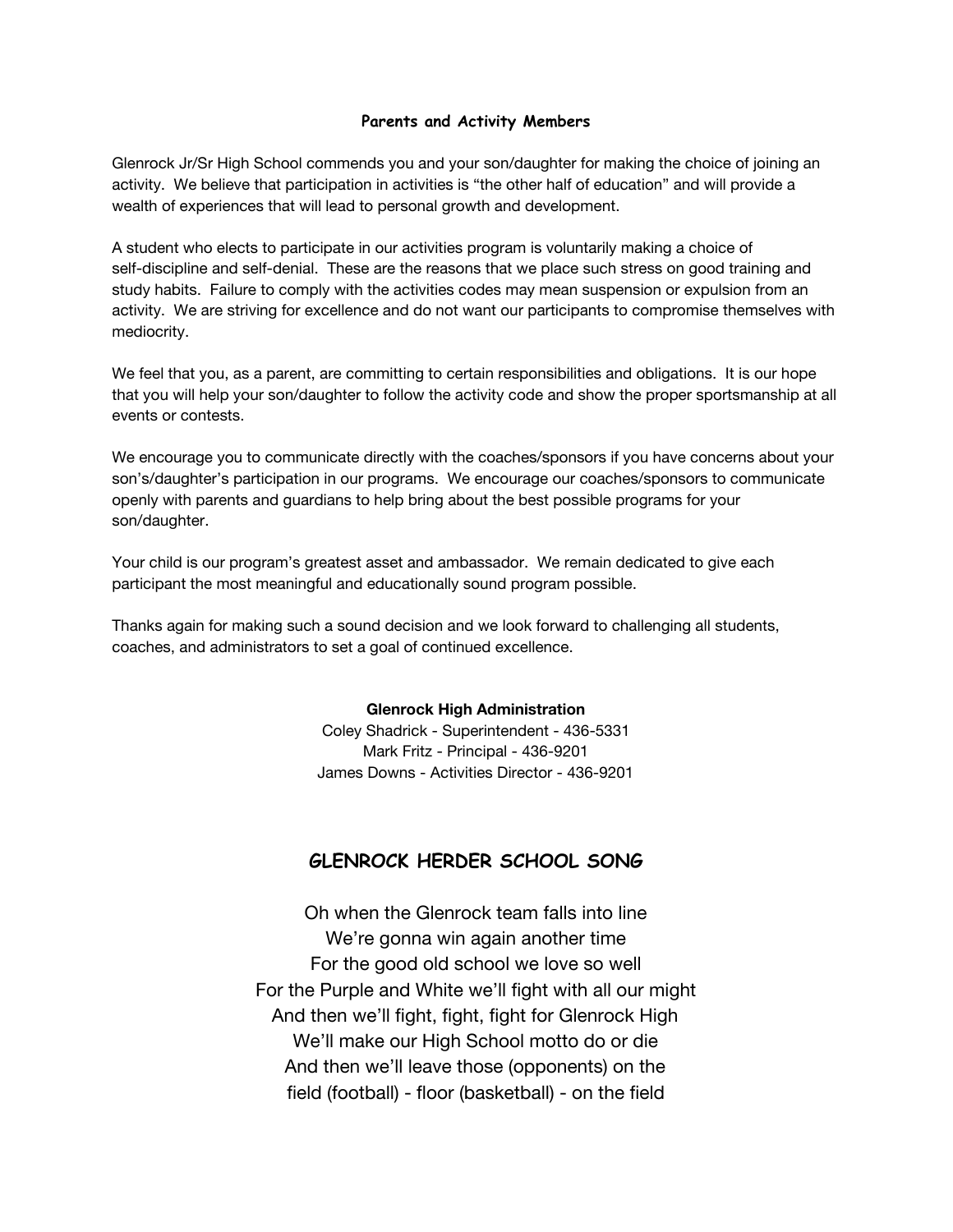Glenrock High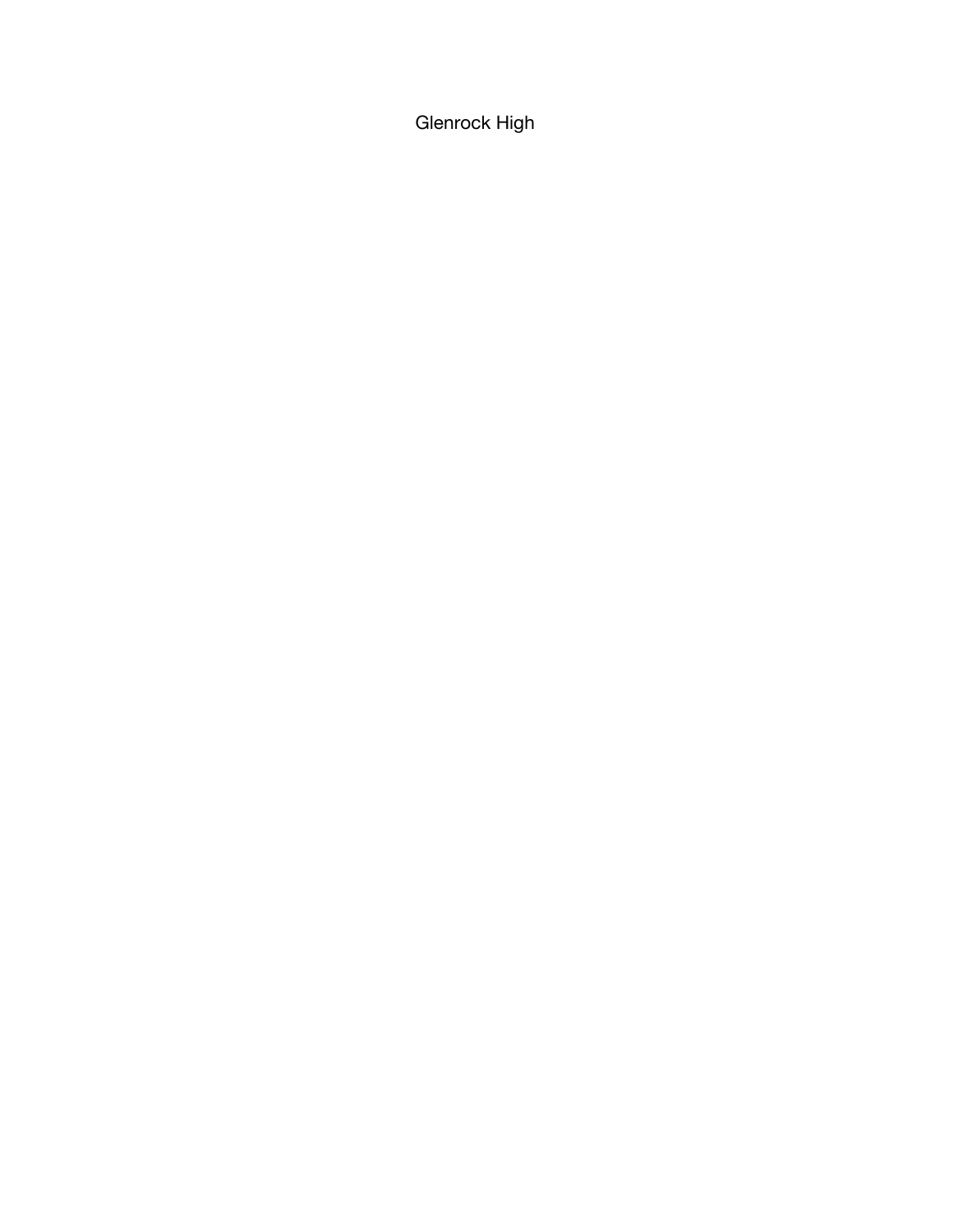#### **I. SEASON, PRACTICE, and EVENTS**

The following information concerning activities will be strictly observed by all coaches unless an exception is approved by the Principal.

Activity events sponsored by Glenrock High School are under the jurisdiction of the Wyoming High School Activities Association and must follow such guidelines. Maximum length of season, maximum number of events per season, maximum number of events or quarters in which an athlete can participate designed by the Association, will be followed closely. Schedules will be approved by the local School Board.

#### **II. GENERAL GUIDELINES**

in

Before interscholastic competition begins there will be a Cautionary Statement sent home outlining program expectations that must be signed by the parent and participant before the student is allowed to compete. Other guidelines:

- 1. Practice sessions for each activity are not to exceed three (3) hours of physical activity per student.
- 2. There will be no physical practice on Sundays or legal holidays unless prior permission is granted by the Activities Director. Practice is allowed during school vacations but may not be required. If athletes are in town during vacation practice they are expected to be at practice. Athletes who miss practice over vacations may not play in the next competition due to safety concerns because of lack of physical conditioning.
- 3. Two (2) practices a day may be scheduled if the combined time of physical activity does not exceed a five (5) hour limit.
- 4. No student will be excused to go to practice before school is dismissed.
- 5. Students must always be under the supervision of a faculty member or certified coach unless exceptions are approved by the Principal.
- 6. Students must be in school the entire day in order to participate in practice or an activity that day. An exception will be made only if the student has permission beforehand from the Activities Director. Excused absences are acceptable but unexcused Infractions will be dealt with on a case by case basis by the Administration.
- 7. Shoplifting, theft or malicious destruction of any school or individual's equipment or property is not to be tolerated.
	- a. First offense: The individual will be dismissed from the squad immediately.
- 8. A display of unsportsmanlike conduct toward an opponent, teammate, official, or fan, or use of profanity during a practice or contest will result in counseling by the head coach and possible suspension. Profanity or disrespect directed at a coach will be handled on a case-by-case basis and may result in suspension or dismissal.
- 9. Unexcused absence from scheduled practice or contest will result in:
	- a. Suspension for one contest following the first violation.
	- b. Suspension for remainder of the season following the second violation.

The head coach will determine whether a practice is excused. Head coaches will outline their expectations for excused and unexcused practices to both the participants and their parents at the start of their season. Students with disabilities will be dealt with on a case by case basis.

- 10. Discipline Infractions requiring administrative action that requires ISS for more than 1/2 day of the student's daily schedule, after school detention of no more than one hour, or out of school suspension, as established
	- the rules and regulations for students in Glenrock Jr/Sr High School.
		- a. Suspension for one week's competition following the first violation;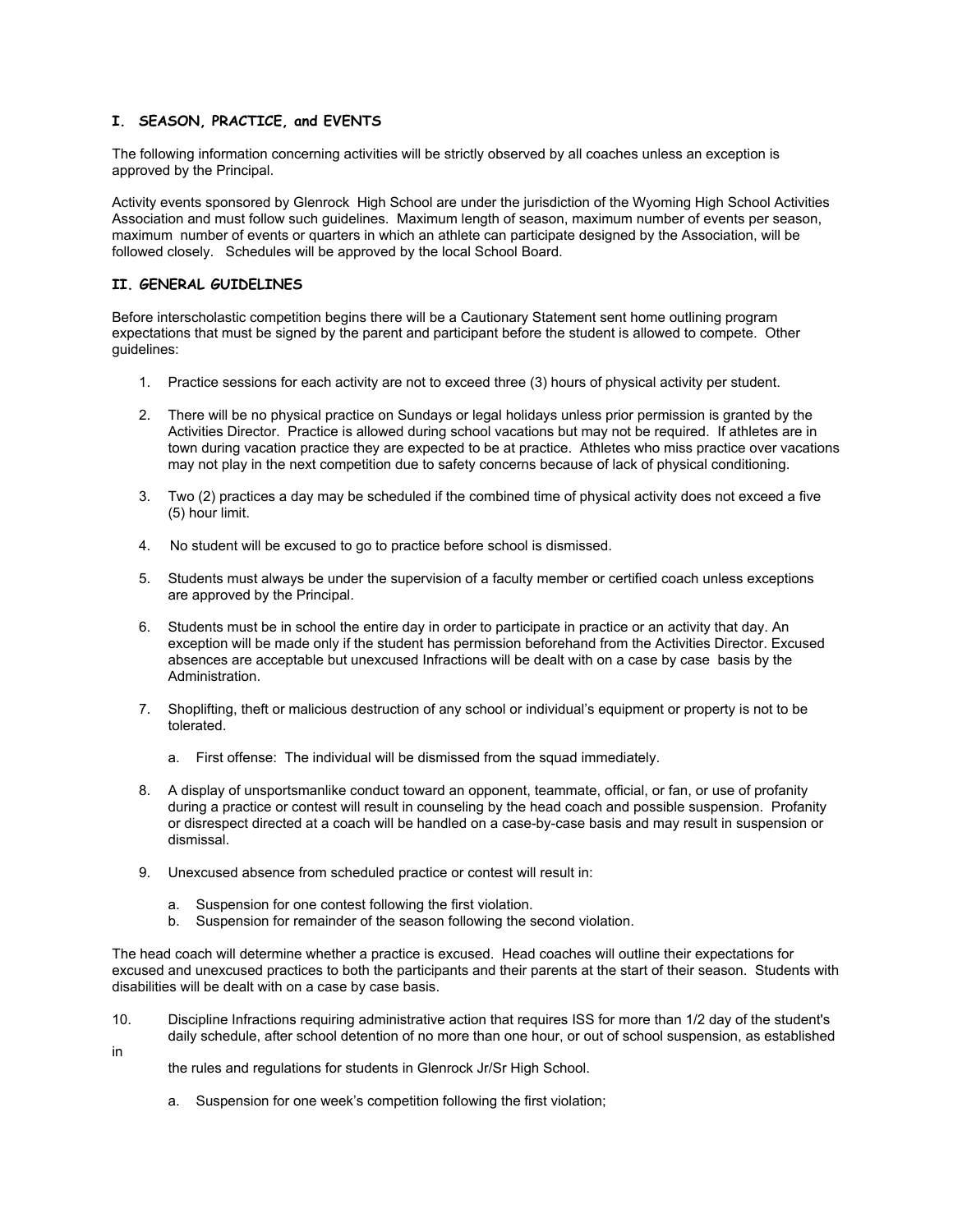- b. Suspension for two week's competition following the second violation;
- c. Will be suspended for the remainder of the season following the third violation.
- 11. Any civil or criminal law infraction or conduct by a student participant that is determined by the head coach or sponsor and school administration to be detrimental to the team, program, school, or school district will result in counseling by the head coach and a school administrator with possible suspension or dismissal.
- 12. The rules and regulations in this code shall apply to any violation, on and off school premises during the season of participation.
- 13. Before any suspension provided for under these rules shall take effect, the student shall be verbally advised by the head coach or sponsor of the alleged violation, and the student will have an opportunity to explain or justify the action. If, after such conference, the head coach or sponsor is satisfied that a suspension is justified, the student and parents shall be notified through a personal conference, in writing, or a phone call.
- 14. Responsibility for materials, uniforms, and equipment Each student is financially responsible for any materials, uniforms and/or equipment which is checked out to him/her. When any item is lost or misplaced, the head coach or sponsor of the activity should be notified at once so that a search can be made. If the item does not turn up, the student to whom it was checked out will be required to pay its replacement cost. Students found guilty of vandalism or destruction of school property will also be held financially responsible for replacement of destroyed items. If individual responsibility cannot be determined, the budget of the activity or sport will be assessed for the cost of the loss or damage.
- 15. Managers for School Activity Teams: Head coaches are responsible for all students that are serving their programs as team managers. These managers are considered a vital part of the program and should be treated with respect. It is preferred that team managers be of high school age, but if a vacancy exists, younger students may be considered. It is the head coaches' responsibility to select and appoint all team managers. Expectations of HS managers are the same as any other player: they must meet academic requirements and can also earn a varsity letter upon completion of two complete seasons as a manager. Managers are expected to adhere to all team rules and expectations and work diligently to fulfill all responsibilities assigned by the coaching staff. Team managers not of high school age must have all paperwork required by the Activities Office completed and on file before assuming managerial responsibilities.

#### 16. Protests

If there is a protest that leads to a disruption or would interfere with classes or activities the protest will not be allowed on school grounds. 32211(A)

Protesters will be held accountable for their actions.

#### **III. MEALS, EXPENSES, AND TRAVEL**

- 1. The school district will provide meals at culminating events only. All trips will be by school-provided transportation. All participants will travel with the school transportation to an event. Releasing participants to parents will be discouraged unless need is shown and is approved by the head coach or sponsor. Participants will then be released only to their own parents, and in cases of emergencies, to other parents with prior approval. Parents must sign a parent transport request form at the game site (available from the coaching staff.) Individual participants will not be excused to get ready for trips prior to the designated time. Participants on activity trips will not be counted absent, will be allowed to makeup work missed, but should be encouraged to make up work beforehand.
- 2. Coaches and sponsors must stay within travel and meal allowances and report expenditures promptly to the Activities Director upon a return from a trip.
- 3. The head coach or sponsor will ride with participants to and from trips and be with them at all times on trips. The head coach or an assistant coach shall remain until participants clear a building after practices or contests. Teams and coaches will return from all games or playoffs as soon as practical after games are played or after elimination from playoffs (no staying overnight).
- 4. School-provided transportation is to be left clean and in the same physical condition as when it was checked out with the head coach or sponsor being held responsible.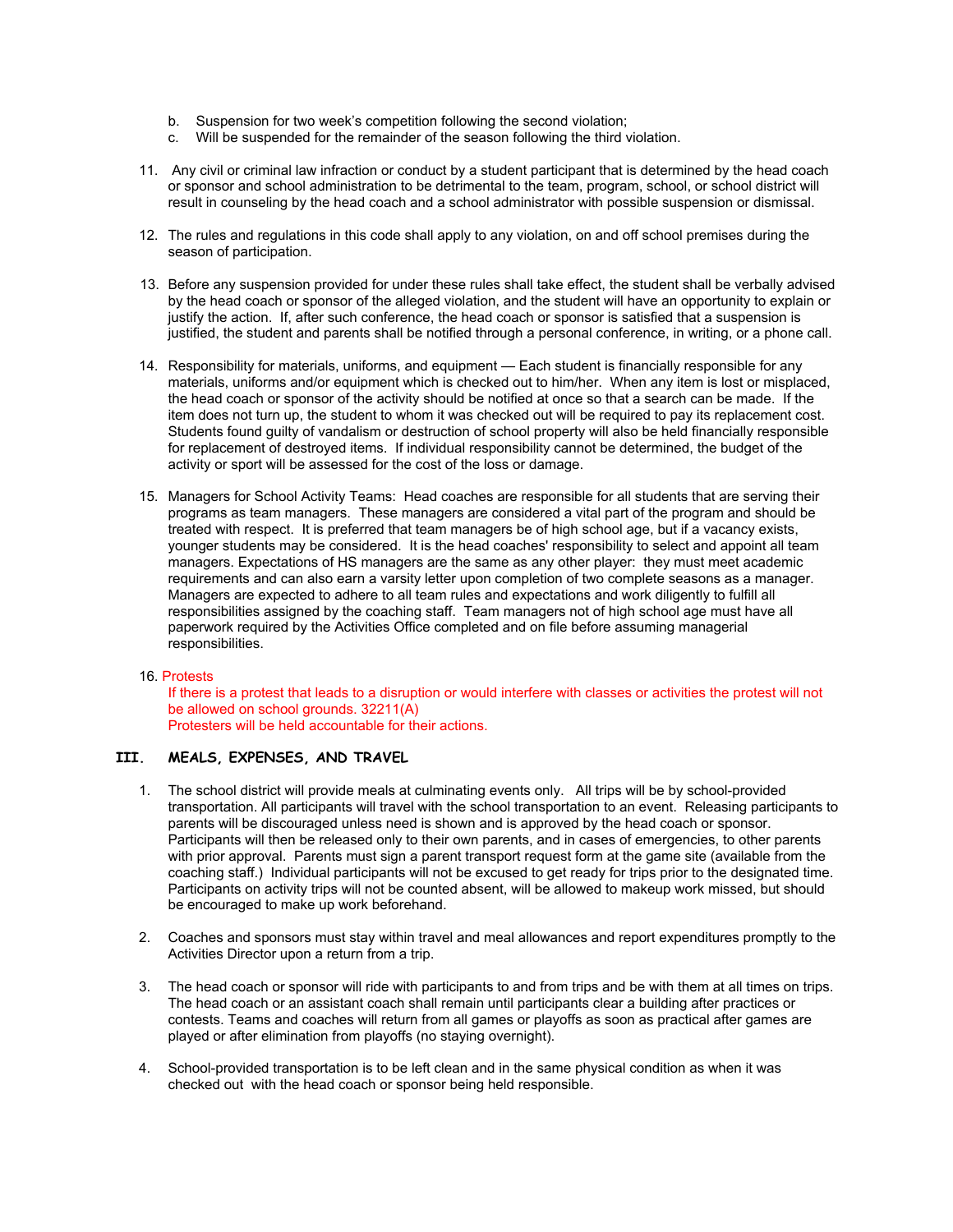#### 5. Dress Code:

- a. Students are expected to follow school dress code rules when traveling.
- b. Changing of clothes will take place only in locker rooms, rest rooms, or identified proper changing areas. Do not change on busses, in hallways or in areas of public view.
- c. Appropriate clothing will be worn to another school for an activity, or to a motel prior to an activity. Fine arts activity girls may change into a dress, after arriving at another school or motel and before their activity.
- d. Coaches/Sponsors will set their dress code for team travel to away games.. Administration expectations will be that our students will look nice, clean, and appropriate whenever we travel to any competition.
- e. Exceptions will be made on a case-by-case basis by the Principal and the Activities Director.
- 6. Additional Passengers on Bus Trips: All members of school sponsored teams or groups that are traveling to an out of town competition are expected to ride school district transportation. Additional fans, boosters, and other non insured personnel are not to ride with any activity team or group. Situations may dictate that district administration and/or additional chaperones/passengers may need to ride school transportation. These special situations will be handled on a case by case basis by approved school personnel. School administration emphasizes that the coaching staffs' foremost responsibility on all trips are the participants and the program in which they are hired to coach/sponsor. Family members of our coaches and sponsors are not to ride school district transportation to an event but may ride the bus home. Family members that are serving the team as managers, statisticians, filmers, etc. will be afforded the same benefits as any other team member.

#### **IV. TRAINING RULES, PHYSICAL EXAMINATIONS, PHYSICIANS CARE**

- 1. All athletes must have a physical examination by a physician. No athlete may practice or compete until a physical examination form for the current school year (**after May 1st**) is on file in the Activities Office.
- 2. Head coaches or sponsors may write specific training rules, rules of behavior, and other items that pertain to an individual activity and the students involved, which will be added to the basic activity handbook. All athletes and their parent/guardian must sign a Cautionary Statement outlining the specifics of each activity.
- 3. Participants may not practice or compete when under a doctor's care unless the doctor gives a written release. Parents of injured participants are to be notified of the nature and extent of injuries. In the event of a serious injury, during practice or actual participation, the participant should be taken to a doctor and the parents notified as soon as possible.
- 4. Students may not be given any drug or medicine by a coach or sponsor.

#### **V.**

# **Glenrock Junior Senior High School Eligibility Code**

To participate in the activity programs in Converse County School District #2, students will be expected to follow certain expectations and requirements. Participation in activities is a privilege, not a right in Converse County School District #2. The purpose of these rules is to:

- Promote a healthy environment to ensure the wellbeing of students who are or will be participating in extracurricular activities;
- Give students positive reasons to resist peer pressure;
- Ensure consistency of expectations for students and discipline/consequences among the various activity programs.

### **Definitions for this Code:**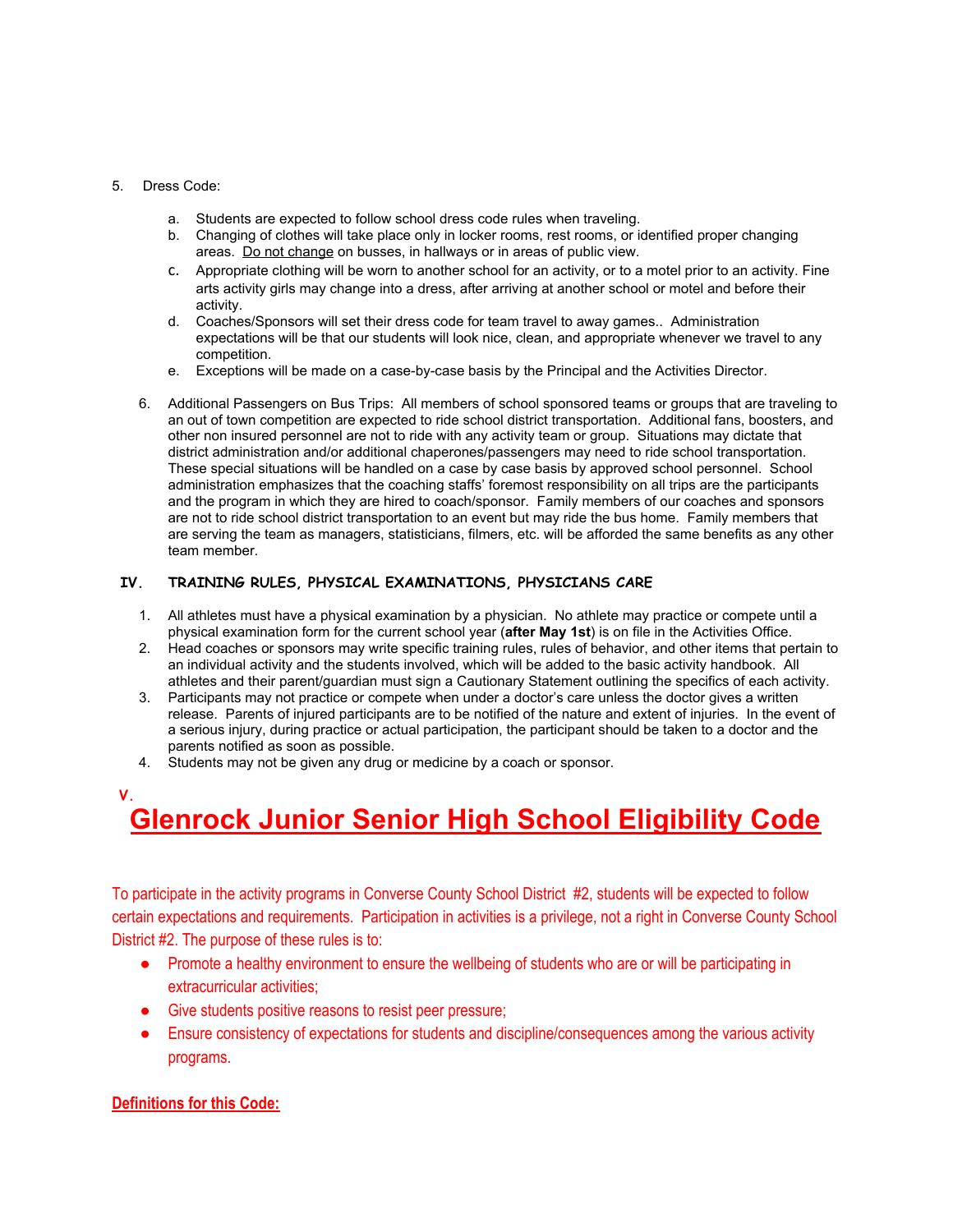# **Activity is defined as:**

- An event or contest occurring outside the classroom;
- Participation is not required as a part of any of the student's classes;
- Participation does not affect the grade of the student in any of his/her classes; and
- If questions arise, the student's principal will be the sole determiner of what qualifies as an "activity".

# **Current Glenrock Activities:**

- **● Football**
- **● Volleyball**
- **● Cross Country**
- **● Basketball**
- **● Wrestling**
- **● Track**
- **● Lego Robotics**
- **● Drama**
- **● FCCLA**
- **● FBLA**
- **● SADD**
- **● National Honor Society**
- **● Letterman's Club**
- **● Speech and Debate**
- **● Student Council**
- **\*\* If you compete for another school under a coop agreement you will follow our eligibility rules.**

# **High School Career is defined as:**

- The entire time students are attending high school.
- Wyoming High School Athletics Association Limits Play to 4 years.

# **Timeline for Activity Code is Defined as**:

- The activity code timeline for fall activity participants is defined as: the first day of fall practice set by the Wyoming High School Activities Association or the first day of school whichever comes first and ending the last day of school of the current school year.
- The activity code timeline for all students not involved in fall activity is defined as: The first day of school until the last day of school of the current school year.
- All infractions occurring during the activity code timelines above, regardless of whether or not a student is between seasons at the time of the infraction, will result in enforcement of the consequences and will accumulate over the student's high school career.
- All infractions occurring outside the activity code timeline, such as after school has ended for that school year, and before the first fall sports practice of the next school year, will not be enforced per the activity code.
- If a school sponsored team or program participates in a summer event the activity code will apply while they are at the event and from the start of practice leading into the summer event.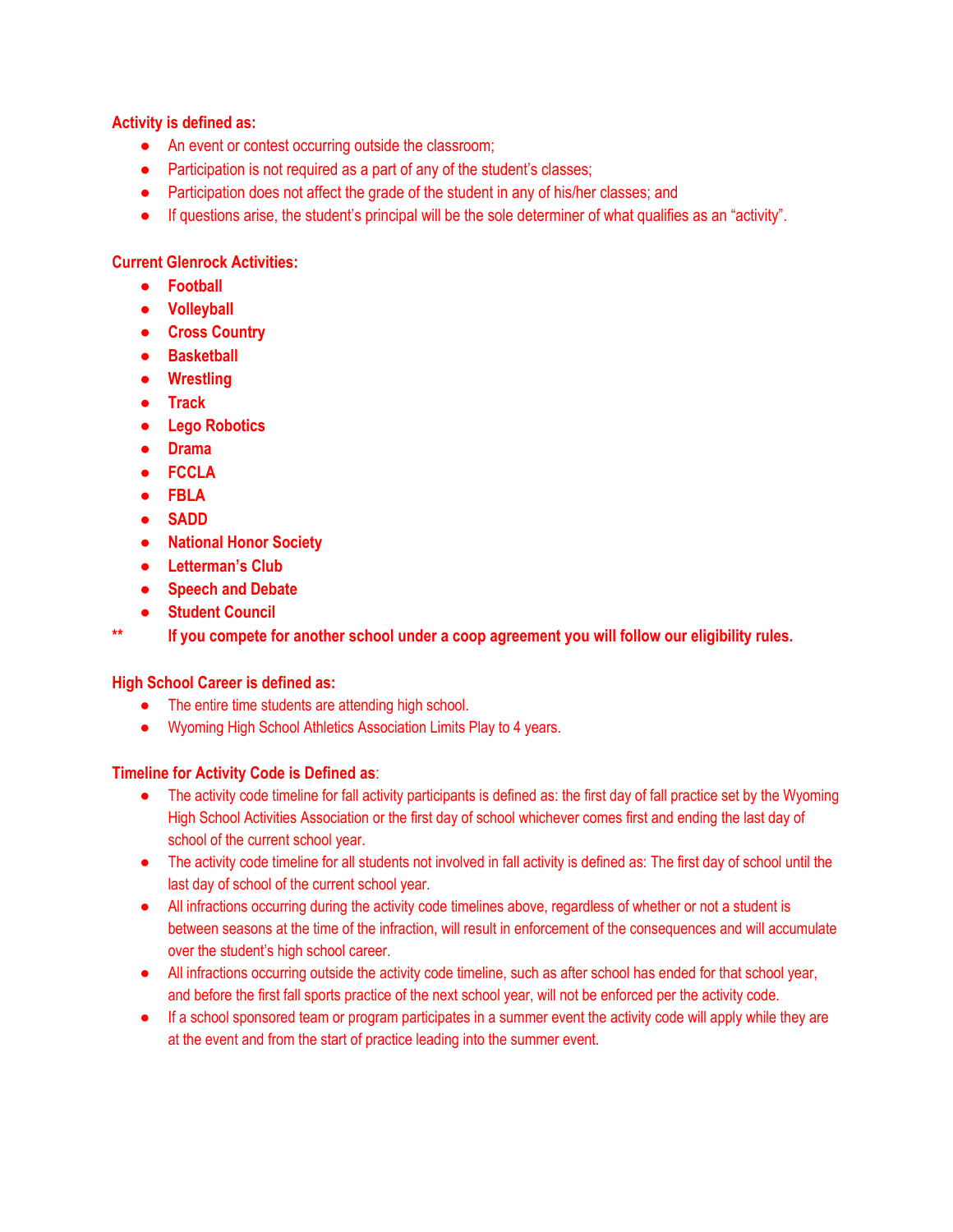**Expected Conduct:** Activity participants are expected to conduct themselves at all times in such a manner as to be a credit to themselves, their parents or guardians, their school and their community.

## **Continuous Misbehavior:**

- Classroom
- Bus
- Practice
- Games

Continuous misbehavior by a student will lead to removal of the team. Administration can make the decision to remove this person from the activity for the remainder of that season due to continuous infractions in and out of the classroom.

**WHSAA Eligibility:** Students ineligible by state requirements (Wyoming High School Activities Association) are automatically ineligible by local requirements.

**Academic Eligibility:** Grades are checked weekly. Students, coaches and Athletic Director will be notified of academic status on Tuesdays of each week. An eligibility list is compiled each Tuesday. If a student is on the failing list, he/she will have one week to increase the failing grade to a passing one. If the failing grade is not raised to a passing grade by the following Tuesday, the student will be declared ineligible for that week of activities (7 days) or Tuesday to Tuesday. After 7 days, when the next Tuesday list is generated, student eligibility will again be determined. Students will remain ineligible until the weekly Tuesday eligibility list deems the student eligible. This eligibility requirement applies to each class individually. The athletic director will make the final determination on eligibility. Once the eligibility list is sent to coaches, the coach is responsible for enforcement of the rules or the team will be subject to forfeiture of the contest per Wyoming High School Activities Association Rules regarding allowance of an ineligible student to participate in an activity.

# **SEMESTER REQUIREMENTS**:

- All Students must pass and complete 5 classes to be eligible for the next semester.
- If the class or classes are not completed by the first day of the next semester the student will be ineligible for the entire semester.
- This requirement is for all 7-12 graders.
- ●

**Attendance**: Students must be in attendance for the entire school day in order to participate in extracurricular activities that day, unless approved by the administrator. Exceptions to the rule would include medical appointments, placement testing, college visits, and funerals. There is a point if you are too sick to come to school, you are too sick to participate in activities. Pre-approval from administration helps the administration in making sound decisions. We encourage students and parents to communicate with our administrators when you know you will miss school.

**Transportation**: Students are required to ride the bus to and from the activity, unless an alternative transportation request is completed 1 day prior to the activity. If parents wish to bring their child home after the activity, the parents must sign them out with the coach. If a student is riding home with another person- this person MUST be a legal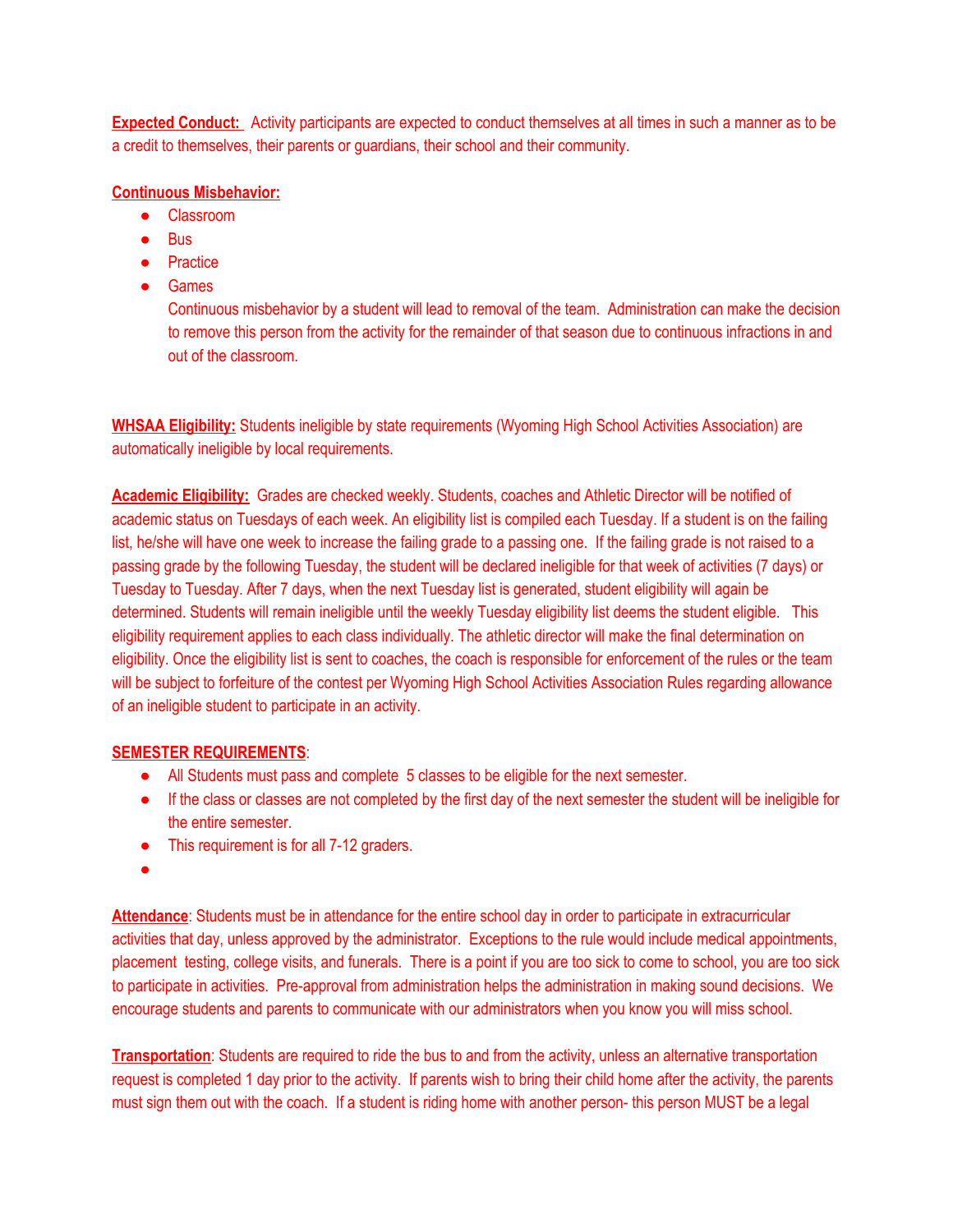adult- an alternative transportation request is REQUIRED and that person will also sign the student out with the coach indicating assumption of responsibility for that student. Be aware that this person may be asked to show the coach identification for the safety of our students. Note: Any student who is ineligible to compete in a contest will NOT travel with the team. Home events- all ineligible players will not wear uniforms, but will be dressed in street clothes on the bench or sideline. If a student misses the bus and a parent brings them to the game the student will not participate in the contests that day if this was not pre-arranged.

**Felonious Infraction:** If a student is charged with a felony, the student will be suspended immediately from activities for an indefinite time period while school administration determines the course of action to be used in dealing with that student. If a student is found guilty of a felony, he/she will automatically incur a minimum 365-day suspension from activities.

# **Honesty and Self-Admission Clause:**

- Self-admission includes a student contacting a coach or school official within 48 hours of the infraction to self-report. Acceptable forms of notification by the student include: phone call, voicemail, text message, or email to a school official. If a student self-admits within the 48 hours, the student will be eligible to participate in our "buyback program".
- Honesty- Students are expected to answer questions honestly. Lying to a school administration or a staff member will result in an additional game penalty.

# **Buyback Program:**

- This program will be designed for students to buy back games or contests for completing the program.
- $\bullet$  8 hours of community service will result in  $\frac{1}{2}$  of the suspension lifted.
- The community service will be worked on school grounds with a staff member.
- This program is designed for first time offenders only.
- Buyback % will be rounded to the nearest whole game.

**Infractions** – A participant will be subject to disciplinary action if during the course of the participant's high school career, he or she commits any of the following infractions:

- Use or possession of tobacco (includes Electronic Cigarettes (E-Cigs) and/or Vapor devices)
- Use or possession of alcohol
- Use or possession of inhalants
- Use or possession of marijuana or any other illegal, controlled substance, that is not prescribed to the individual, as defined by Wyoming State Law
- Theft or vandalism
- Fighting, Bullying, or Harassment
- Crimes Against Persons or Property

**Additional Infraction Consideration**: In addition to the infractions listed above, each coach/sponsor may have activity specific expectations that will be reviewed at the beginning of each activity season for which the participants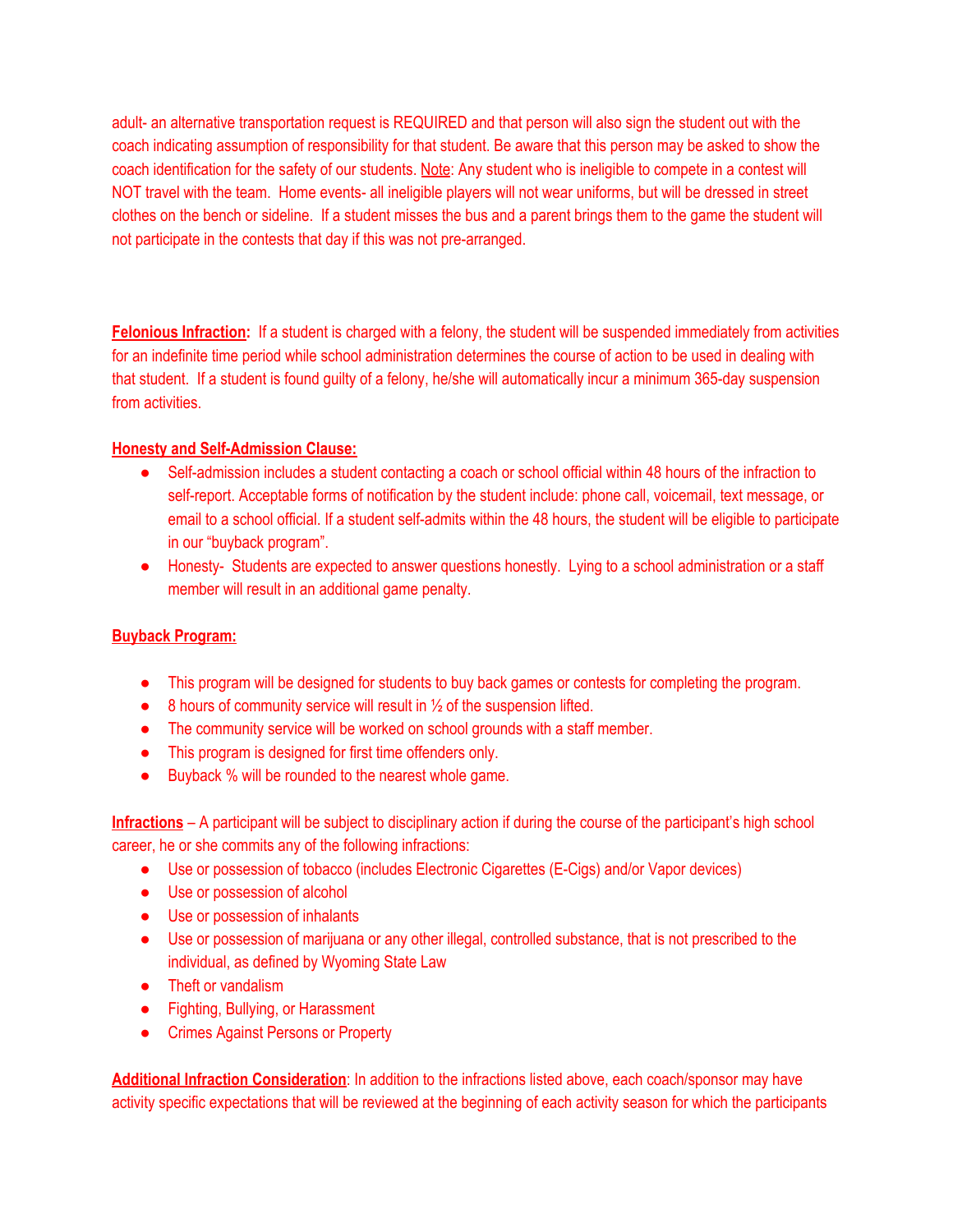will be responsible. Additionally, lack of overall classroom performance, expected behavior, effort, and/or failing to complete assigned tasks could cause the student to be determined ineligible by the building administration. A meeting with student, parent, coach and administration must take place before the student is deemed ineligible for such reasons.

# **Infraction/Violation Chart:**

**Suspensions for infractions will vary depending upon the frequency of the activity and severity of the infraction as follows:**

| <b>INFRACTION / VIOLATION CHART</b>                                                      | % OF SEASON       |                   |                   |                   |
|------------------------------------------------------------------------------------------|-------------------|-------------------|-------------------|-------------------|
| <b>Infraction</b>                                                                        | $1st$ – Violation | $2nd$ – Violation | $3rd$ – Violation | $4th$ – Violation |
| Tobacco, THC, Alcohol & Inhalants<br>(use or possession)                                 | 25%               | 50%               | 365 Days          | <b>HS Career</b>  |
| <b>Controlled Substance - Not</b><br>prescribed to the individual (use or<br>possession) | 35%               | 60%               | 365 Days          | <b>HS Career</b>  |
| Bullying, Hazing, or Harassment                                                          | 25%               | 50%               | 365 Days          | <b>HS Career</b>  |
| <b>Conviction of a Crime</b><br><b>Property Theft</b><br>Vandalism                       | 25%               | 50%               | 365 Days          | <b>HS Career</b>  |
| <b>Felonious Infractions</b>                                                             | 365 Days          | <b>HS Career</b>  |                   |                   |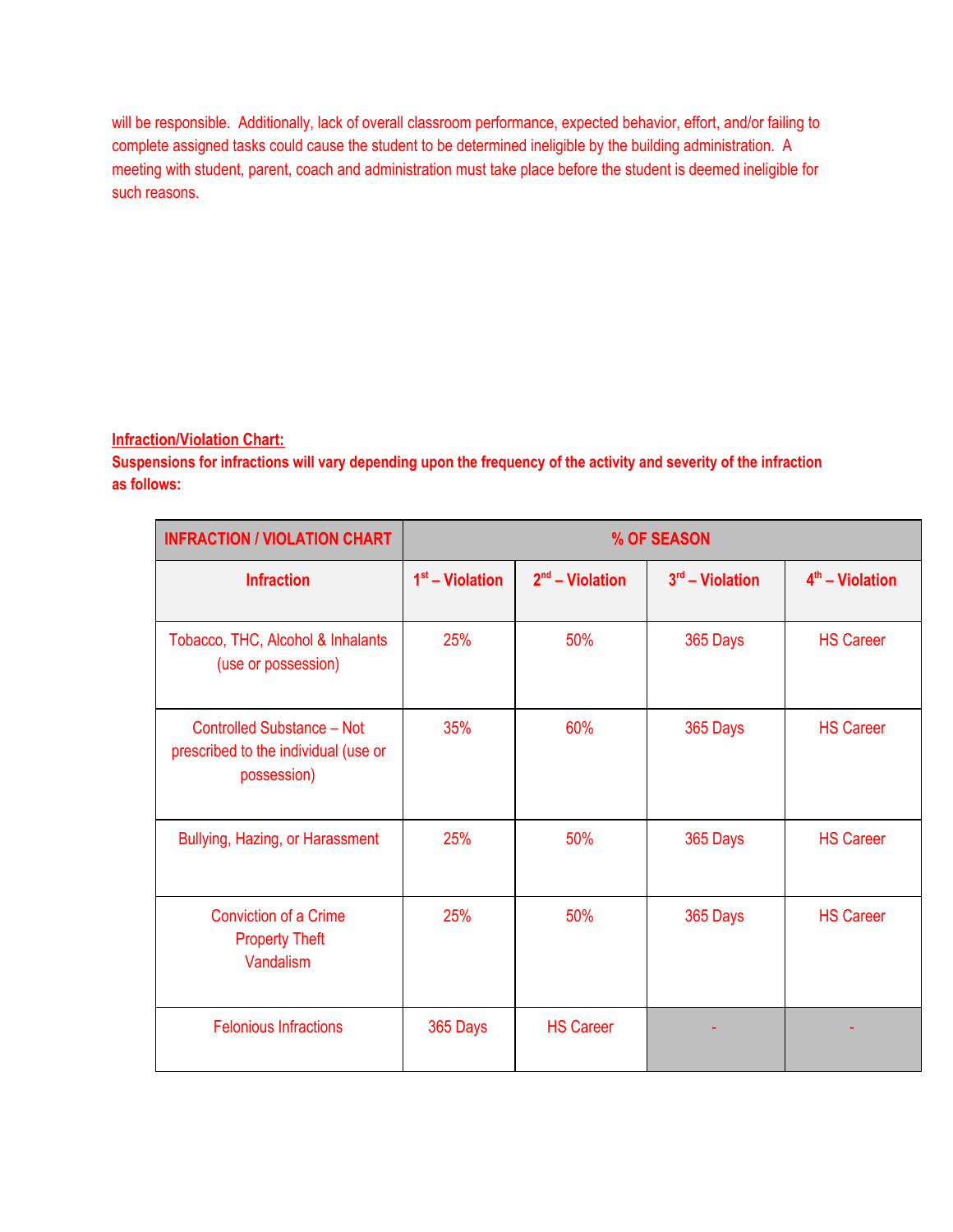**Explanation of Infraction Chart:** Percent of the season shall be interpreted as contests in a complete season. For example: There are 18 games in a basketball season. If a student receives his 1<sup>st</sup> infraction for Tobacco, Alcohol or Inhalants, it would equal 25% of 18 games or 4.5 games. (all calculations will be rounded to the nearest whole number, therefore 4.5 would be rounded to 5 games). **Note: Once a student commits an infraction, regardless of i**the category, he will move to the 2<sup>nd</sup>, 3<sup>rd</sup> then 4<sup>th</sup> for every subsequent infraction.

**Multiple Infractions:** In the event of multiple infractions occurring at a single time, all infractions will be counted as a single violation of the most severe offense (e.g., a student found using a controlled substance and committing vandalism on a single occasion will be treated as though he/she committed a single controlled substance offense).

● Infractions will accumulate over the course of a participant's high school career.

# **Level of Participation for Infractions:**

● A student will be punished at the highest level of their play. So a student that plays varsity basketball and JV basketball will be punished on the varsity basketball schedule. They will not be able to play any Varsity and/ or JV contests that take place during that time frame. If a student only plays at the JV level they will be punished according to that schedule.

# **Return to Eligibility:**

Playing time is not guaranteed upon completion of punishment. Coaches maintain final say in all playing time decisions. Students that return to the team are expected to earn back trust and playing time.

# **Post Season Eligibility:**

● If a student is not eligible for play by the first postseason contest the student will be ineligible for postseason play. Which could include regionals and state.

# **Junior High to High School requirements:**

- Chart Infractions occurring at the Junior High level will not carry over to the High School.
- A student will get a fresh start entering 9th grade for all chart infractions.
- Academic requirements will be enforced every year for all students.
- Academic requirements- all students must pass and compete 5 classes per semester or they will be ineligible for the next semester. That is for all grades including 8th grades entering into high school. All classes must be made up before the next semester starts. Incompletes will be monitored and timelines set by the activities director to determine eligibility.

# **Communication to parents:**

All student athletes that are disciplined will receive a phone call from either the coach, athletic director or principal.

**Student Supports:** Students committing infractions resulting in the above penalties, will be encouraged to seek help by enrolling in assistance programs such as the Tobacco Awareness Program (TAP) or participating in other support group organizations at their own expense. Evidence of enrollment and completing attendance in one or more of these programs will result in a reduction of 1 game or contest of the total number of games/contests in the regular season. It can be used for two violations only.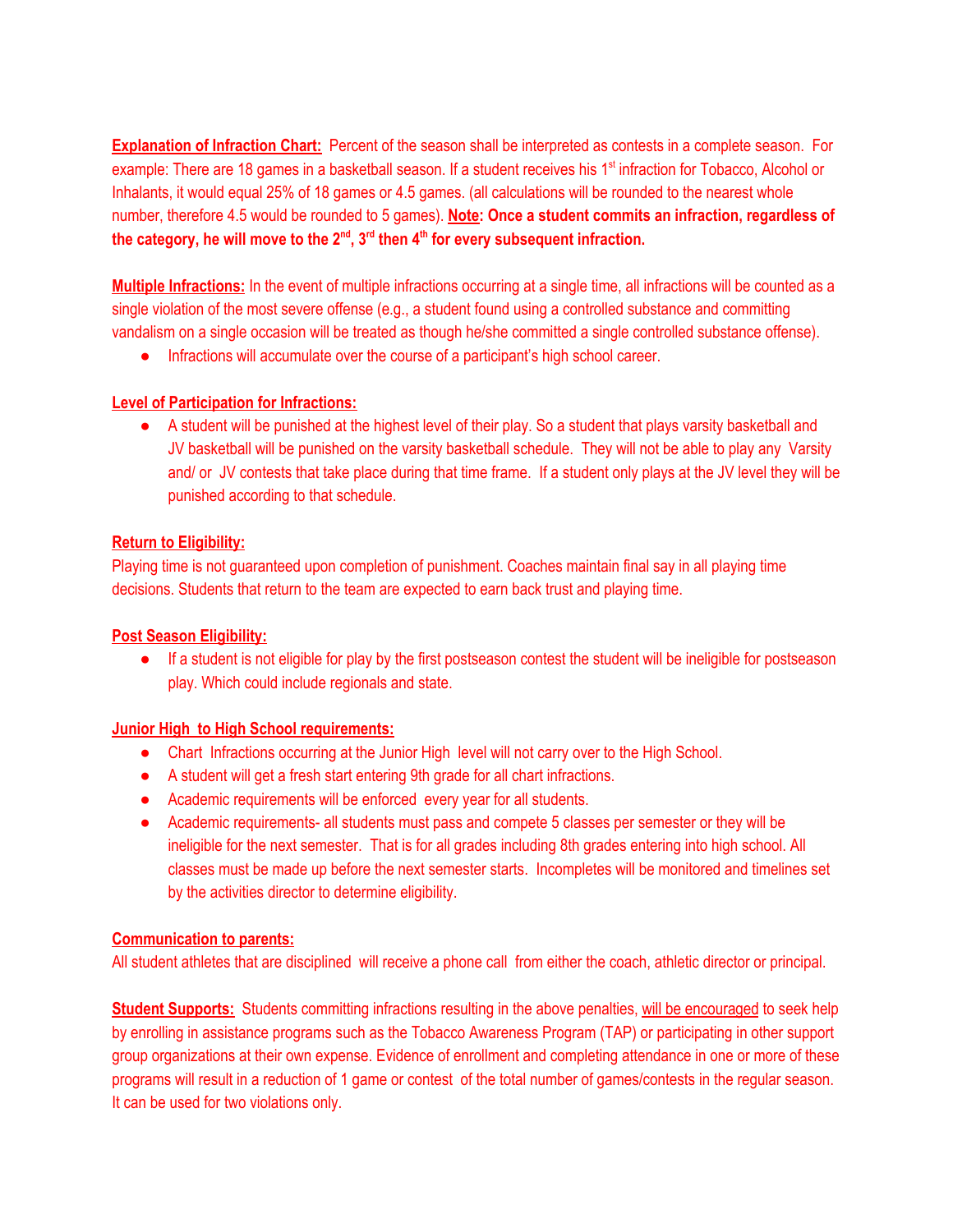Department of Family Services 307-358-3138 219 North Russell Ave. Douglas, WY 82633

Wyoming Behavioral Institution 307-237-7444 2521 East 15th Street Casper, WY 82609

Solutions for Life 307-358-2846 1841 Madora Ave. Douglas, WY 82633

Other disciplinary measures may be taken based upon the circumstances, location, and severity of the offense as determined by the Principal, Assistant Principal/Activities Director.

#### **VI. CHOICE OF ACTIVITY, INFLUENCE**

- 1. Coaches or sponsors should not exert any undue influence on students to participate in a particular activity. When students decide on an activity, it is recommended they remain in that activity for the entire season. However, a student may switch sports providing that the transfer is made with the consent of the coaches involved. When students switch an activity or begin an activity season after the first initial weeks of practice they will not be allowed to compete until they have equaled the amount of practice time they have missed. (Example: if a student wants to go out for wrestling 3 weeks after the season has started, that student will have to practice 3 weeks before they are allowed to compete). Students who finish one sport in its entirety and then begin a subsequent sport will be dealt with on a case by case basis by the sports head coaches and school administration.
- 2. If students are dismissed from a sport or activity because of disciplinary reasons, they will not be allowed to enter another sport or activity.
- 3. If a student voluntarily quits an activity, they cannot rejoin that team without the consent and approval of the head coach.

### **VII. SUPERVISION and DIRECTION**

Supervision and direction of the athletic/activity program shall be vested in the Principal through the Activities Director and subject to review by the Superintendent and the School Board. Rules and regulations of the Wyoming High School Activities Association shall be adhered to and shall be used as minimum standards for Glenrock. Coaches and sponsors are required to attend all meetings, practices, games, meets, etc., scheduled in their assignment unless prior approval is arranged through the Activities Director with notification to the Principal. Exceptions can be made concerning family or personal illnesses by contacting the head coach or Activities Director.

1. Coaches/Sponsors responsibilities are:

a. Monitoring participant's behavior. This includes locker room behavior until all participants are out of the locker room. Sitting in an office (even one with windows and the door open) is not adequate observation of participants behavior.

- b. Informing the Activities Director of all incidents and disciplinary actions. The Activities Director will inform other administration.
- c. Give input to the ordering of uniforms, training supplies, and equipment. Maintaining inventories of equipment and facilities.
- d. Following all guidelines in their job description in this Code and School Board Policy.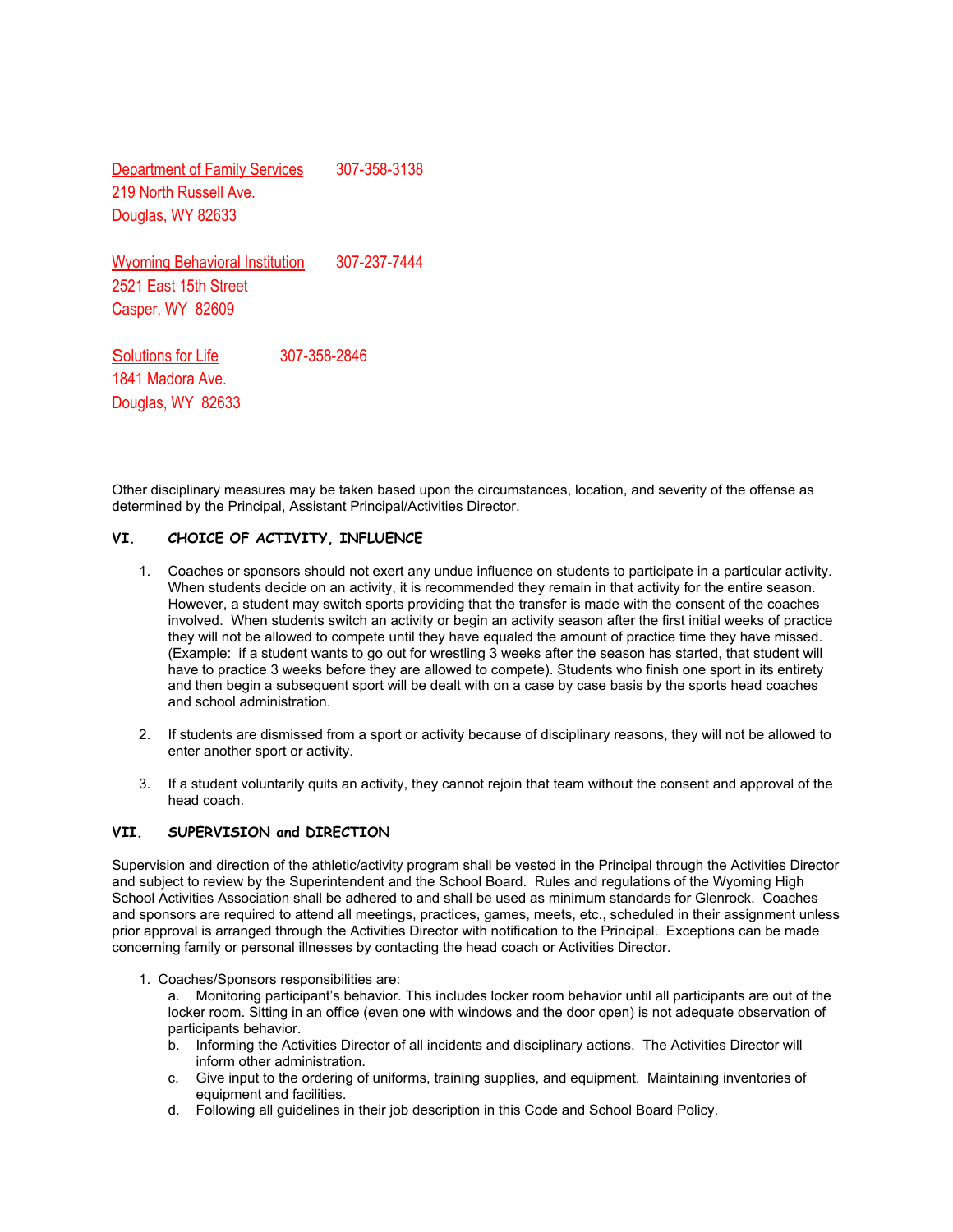- e. Encouraging their students to have good attendance, do well academically and show respect for other students and staff members at all times.
- f. Verifying that all required participation forms are complete and on file in the office before the first scheduled event. The forms include: exemplary conduct, emergency treatment, physicals, and Cautionary Statements.
- g. Communicating program information and expectations to all participants and their parents. Coaches may use various forms of communication to relay information to their students. All communication should be appropriate, timely, and non threatening. Students and parents are urge to communicate with all coaches in an appropriate verbal manner. Messages (i.e. texts, letters, voicemails, social media, etc) that are harassing derogatory or threatening will be turned over to law enforcement.
- h. Coaches may use a group text or app (i.e. Remind 101) to communicate program information, itineraries or announcements to players and parents.

#### **OPPOSITE GENDER COACHING/SPONSORING A TEAM/CLUB**

Converse County School District # 2 realizes a potential problem when there is an opposite gender coaching or sponsoring a club or team. In most cases the coach/sponsor will announce his/her entrance into a motel/hotel room, locker room, bathroom, etc before entering an opposite gender's area. After the announcement has been made the coach/sponsor may enter if no objections are given by students. **In the case of an emergency, the coach/sponsor may enter immediately to answer the emergency. We hope this does not cause any undue hardship, but it must be done.**

#### **VIII. ELIGIBILITY**

- 1. A participant in an activity must be passing all 7 class periods. At the semester, a student must be passing five (5) solid subjects **with full credit** in order to participate in activities the following semester. Students that pass only four (4) or fewer classes for the semester will be ineligible for the semester according to WHSAA eligibility rules.
- 2. Ineligibility for a semester includes competition only.
- 3. For the current semester, a participant in an activity must be passing six (6) classes as determined by a weekly eligibility check.
- 4. Students are expected to be passing all classes. For eligibility purposes, any student with more than one grade below a "D" will have a probationary week to get his/her grades up. If the student still has more than one grade below a "D" in that same class when the next grade check is done, that student will be ineligible to play in that week's contest (Wed -Wed). **If a student is academically ineligible for any three weeks of competition during a season, they will become ineligible to compete for the remainder of that season.**
- 5. The grade of incomplete will allow the student two weeks to complete the outcome, standard or classroom work to achieve a grade of "D" or better. If there are reasons beyond the student's control and two weeks is not enough the student, teacher and parent must enter into a contract specifying the work, time period and other expectations needed for the student to achieve a grade of "D" or better. In both situations if the work is not completed in a satisfactory manner in content and on time a grade of "F" will be on the student's report card and/or transcript.

#### **CRITERIA FOR CONDITIONAL ELIGIBILITY**

Any student who wishes to participate in an activity but is not eligible because of credit loss must appeal to and appear before the Activities Review Committee (Principal, Assistant Principal/Activities Director and two (2) teachers) for conditional eligibility. The committee will consider the following when making its decision:

- a. Reason for wanting conditional eligibility
- b. Number of absences
- c. Number of tardies
- d. A current list of classes and grades in those classes
- e. Discipline record
- f. Comments by current teachers which will be submitted directly by the teachers to the Committee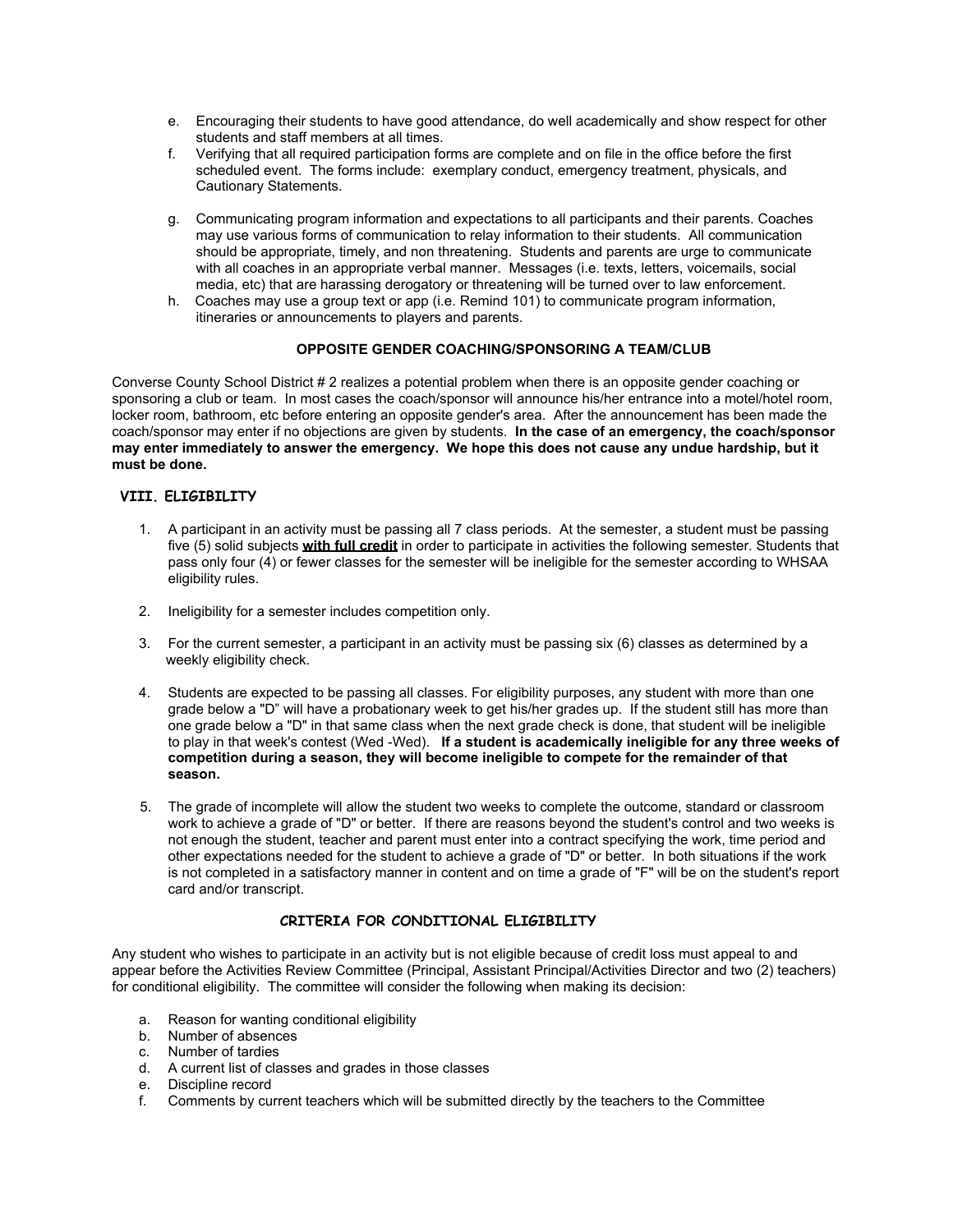Students given conditional eligibility will be checked on a weekly basis for attendance, grades, and behavior. Conditional eligibility may be revoked at any time for due cause.

#### **IX. ACTIVITIES COMPLAINT PROCEDURE**

The following is the activities complaint procedure to follow with all problems that arise. Remember, care enough to first contact the person with whom you have the problem. You owe it to the individual to tell them if you are going over his/her head. Initial contacts should be done in a respectful, professional manner, and in the appropriate place and time. Consideration should be given for rational thought to occur. A mediated conference will be held when requested by a coach, sponsor, parent or student. Procedures for this conference follows:

- 1. Athlete and Coach
- 2. Athlete, Parent, and Coach
- 3. Athlete, Parent, Coach, and Athletic Director
- 4. Athlete, Parent, Coach, Athletic Director, and Building Principal
- 5. Athlete, Parent, Coach, Athletic Director, Building Principal, and Superintendent
- 6. Athlete, Parent, Coach, Athletic Director, Building Principal, Superintendent, and School Board.

#### **Coaches, players, and parents must wait 24 hours after a contest before approaching one another.**

- **X. LETTERING To letter in any activity The student must complete the season in good standing. (GRADES 9-12 ONLY)**
	- A. **Football** Play in one-half of all varsity game quarters and coach's discretion.
	- B. **Volleyball** Play in one-half of all varsity game matches and coach's discretion
	- C. **Cross Country** Run as a varsity team member (top 5); run as a varsity member in at least one meet or be in the top 10 individuals in a junior varsity race and coach's discretion.
	- D. **Basketball** Play in one-half of all varsity game quarters and coach's discretion.
	- E. **Track** Score at least one point in 1/3 of all varsity meets or equivalent to this and/or qualify for State and coach's discretion.
	- F. **Speech** —

.

- 1. Accumulate fifty (50) National Speech and Debate Association points per year
- 2. Attend at least one-half of all of the meets
- 3. Finish the season in good standing
- 4. Coach's discretion

#### G. **Wrestling** —

- 1. Place in the top 6 at Regional Tournament
- 2. Qualify for the State Tournament.
- 3. Coach's discretion

#### H. **Drama**

- 1. Must successfully complete the fall production and be in at least one event at State Drama.
- 2. Must accumulate at least 12 points.
	- Points:

| a. Roles:       |       |
|-----------------|-------|
| Lead Role       | 5 pts |
| Supporting Role | 3 pts |

 b. Production Crew Lights/Sound 5 pts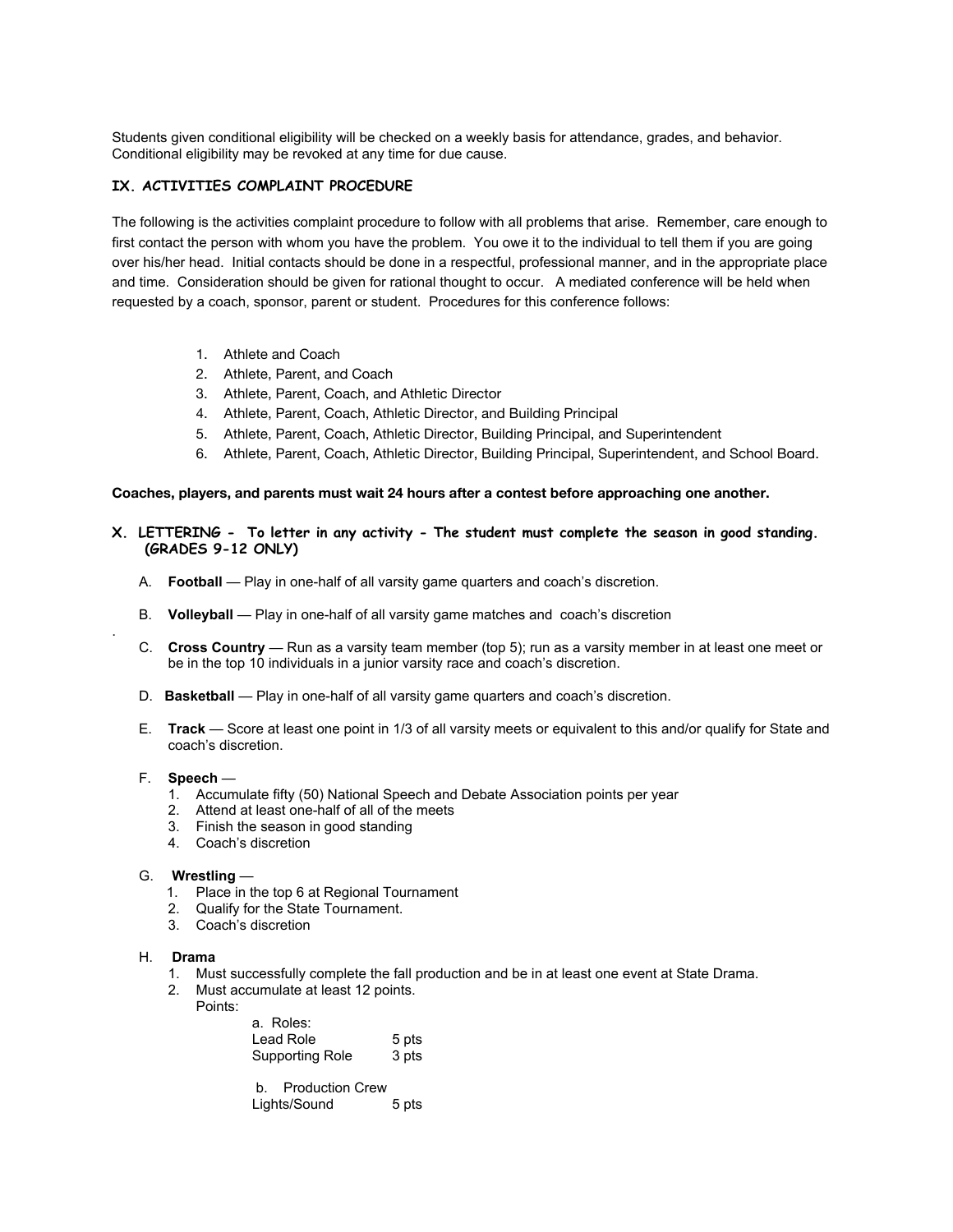Musician for Musical 5 pts

- Stage Crew 5 pts 3. Crew Work 1 hour of work – 1 pt
- 4. Penalty points Lose one point per unexcused absence. Other school activities are excused
- 5. The director may award a letter at his/her discretion.
- I. **Music** Attached in own handbook
- J. **FCCLA**
	- 1. Participate in 6 of the 9 Community Service Projects
	- 2. Complete 4 leadership activities: holding an office, chairing a committee, attending Fall Conf.
	- 3. Attend 3/4 of the club meetings
	- 4. Must compete at the State level in a STAR or REACH event

#### K. **Academic Letter Winners** -Students may earn an academic letter if they meet the following criteria:

- 1. Students must have a minimum of 5 graded classes (A C) **and no credit loss**.
- 2. 9th, 10th, 11<sup>th</sup>, and 12th grade students must have at least a 3.5 cum. GPA for the school year
- 3. Students must have a 3.0 cumulative GPA in addition to a 3.5 current semester GPA to letter in academics.

### L. **FBLA :**

Students earn a point(s) for the following participation within FBLA: Weekly meetings – 1 pt per meeting FBLA Fall Conference – 3 pts for attending FBLA LEADS Conference – 3pts for attending Volunteering – 1 pt per hour Concessions Fundraising – 1 pt per hour March of Dimes Week Activities – 1 pt per day/activity FBLA membership drive activity – 1 pt Career and Technical Career Week – 1 pt per day/activity State Competition Practices – 1 pt per hour

An FBLA member must earn at least 25 pts throughout the school year to earn a spot on the State FBLA team and to also earn the FBLA letter.